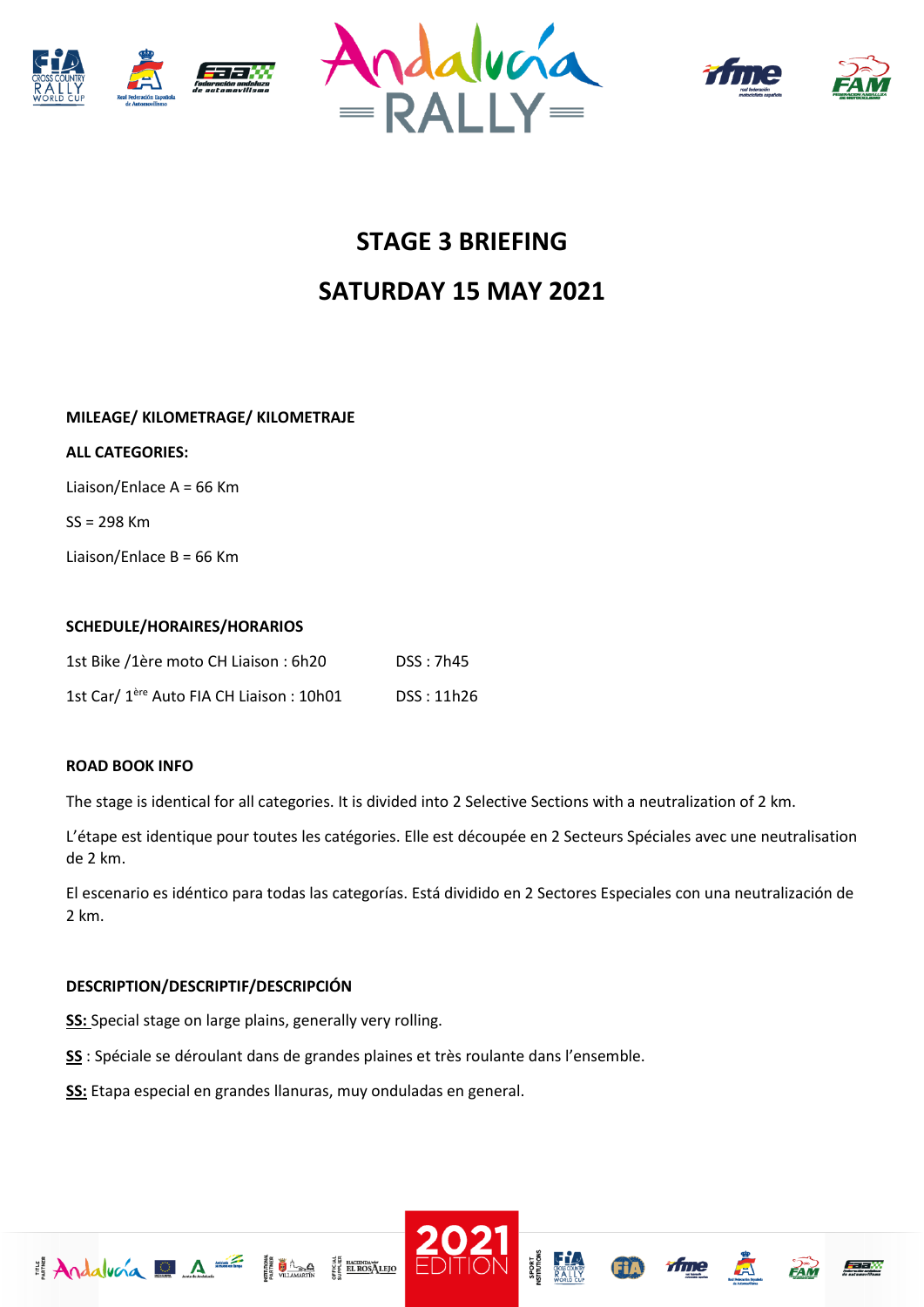







From KM 123 onwards some of the tracks were used on stage 2, so watch out for the evolution of these tracks and the rocks! / A partir du KM 123 certaines pistes ont été empruntées sur l'étape 2, donc prudence à l'évolution de celles-ci et aux cailloux ! / A partir del KM 123, se han utilizado algunas pistas en la etapa 2, ¡así que ten cuidado con la evolución de estas pistas y las rocas!

KM 121.26 along the river. Narrow and winding track! /KM 121.26 longer rio. Piste étroite et sinueuse ! / KM 121.26 a lo largo del río. Una pista estrecha y sinuosa.

KM 229.02 caution on the  $\frac{1}{100}$  ... Mud and water !!! / KM 229.02 prudence dans les  $\frac{1}{100}$  !!!Boue et eau !!! / KM 229.02 precaución sobre <sup>[1]</sup>[i]Barro y agua!!!

Numerous radars on the liaisons./ Nombreux radars sur les liaisons. / Muchos radares en los enlaces.

The stop is mandatory at the start of the Time Out/ L'arrêt est obligatoire au départ des Time Out. / Es obligatorio parar al inicio del Time Out.

## **FUEL/ESSENCE/GASOLINA**



1) Service station at Km 63.02 of Liaison A to reach 3 km of Liaison and 103 km of SS

2) In the SS at km 103 for Enduro Cup and SSV Open to reach 128 km of SS

3) In the SS at km 231 in a service station to reach 67 km of SS and 3 km of Liaison.

4) In a service station at km 3 of Liaison B to reach 63 km of Liaison B.

1) Station-service au Km 63.02 de la Liaison A pour atteindre 3 km de Liaison et 103 km de SS

2) Dans la SS au km 103 **pour les Enduro Cup et les SSV Open** pour atteindre 128 km de SS

3) Dans la SS au km 231 dans une station-service pour atteindre 67 km de SS et 3 km de Liaison.

4) Station-service au km 3 de la Liaison B pour atteindre 63 km de Liaison B.

1) Estación de servicio en el kilómetro 63,02 del Enlace A para llegar a 3 km de Enlace y 103 km de SS

2) En la SS en el km 103 para la Enduro Cup y SSV Open para llegar a los 128 km de SS